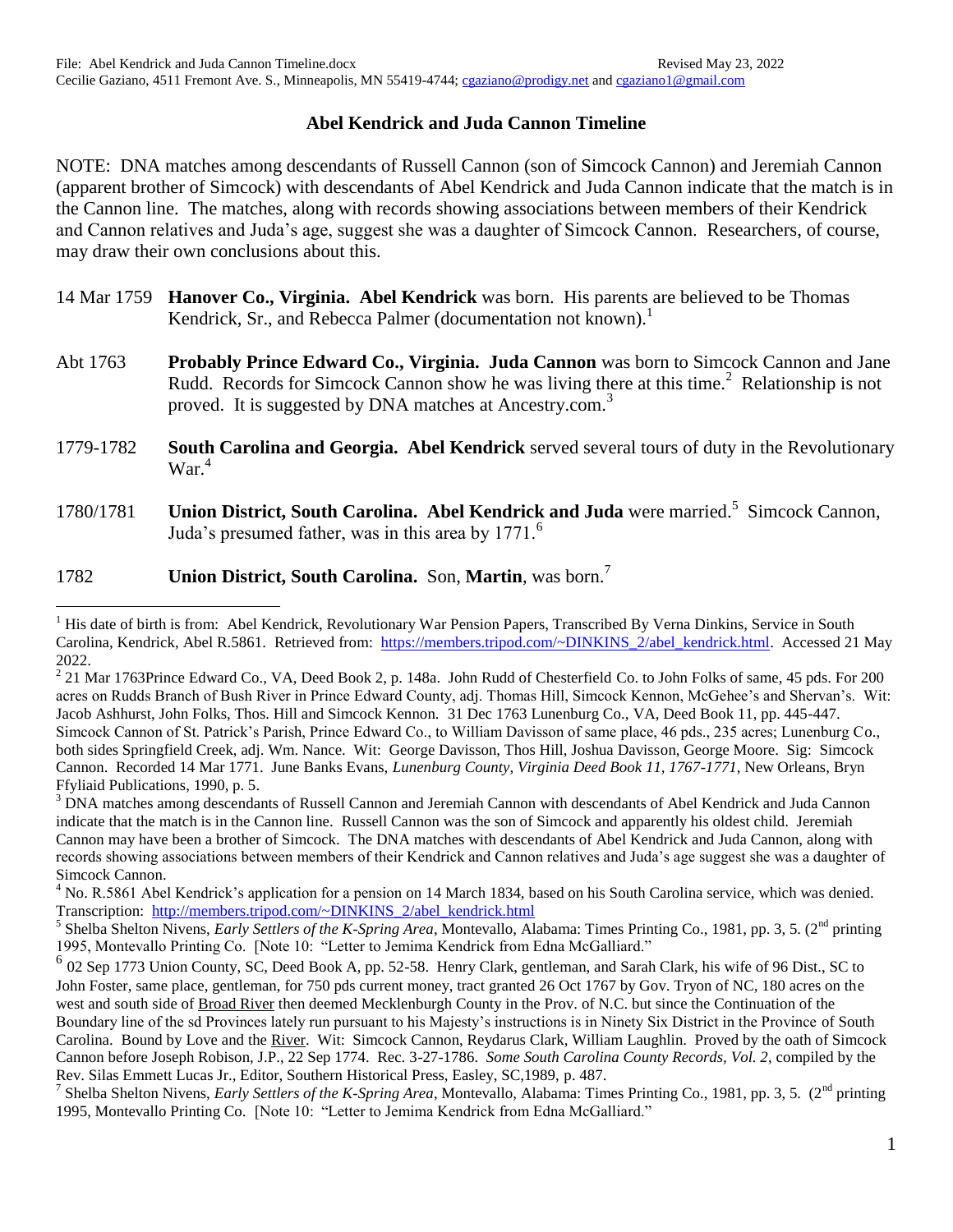## Abt 1784 **Union District, South Carolina.** Son, **John**, was born.<sup>8</sup>

- [25 Feb 1784 **Franklin County, Georgia.** was created from Creek Indian Lands.]
- 6 Jun 1786 **Union District, South Carolina.** Son, **James Lewis**, was born.<sup>9</sup>
- Abt 1790 **Union District, South Carolina.** Son, **Robert**, was born.<sup>10</sup>
- Abt 1788 **Union District, South Carolina.** Son, possibly named **William**, was born. A William Kendrick was with Abel and Abel's son John in Jackson Co., Georgia, Property Tax Digests in 1809. If this William was a son of Abel, he was at least age 21, that indicates a birth date of 1788.
- **1790 Union District, South Carolina**. Federal Census, p. 44: **Abel Kendrick.** 5 males under 16 (born 1775/1790), 1 male older than 16, 1 female.
- 1791/1804 **Union District, South Carolina.** Daughter, **name unknown**, was born.
- Abt 1798 **Union District, South Carolina.** Daughter, **Sibbey**, was born. 11 This date assumes she was 21 at age of marriage in 1819.
- **1800 Union District, South Carolina.** Federal Census, p. 248: **Abel Kendrick.** Two males 16-25, two males 10-15, 2 females under 10; parents 26-44.
- Abt 1804 **Union District, South Carolina.** Daughter, **Elizabeth**, was born.<sup>12</sup>
- 07 Feb 1806 **Franklin Co., Georgia. Abel Kendrick** of Franklin County to **Cornelius Cooper, Benjamin Cooper** and **Mathew Allen** all of the same. In consideration of \$1000, conveys 198 1/2 acres in Franklin County on Hudson River including a place called the Silver Shoal adjoining **John Kendrick**, **William Denman**, and land laid out for **Ralph Banks** and **Andrew Cornelius** being part of land granted to **John Landers** by **David Emanuel**, president of the Senate of Georgia on 14 October 1801 and afterwards all included in a survey made of **Obadiah Kendrick** WIT: **John Collins** and **James Denman** sworn to by **Collins** before **James Terrell** J.P. 11 Feb 1806. Recorded 13 Feb 1806.

[http://members.tripod.com/~DINKINS\\_2/abel\\_kendrick.html.](http://members.tripod.com/~DINKINS_2/abel_kendrick.html)

 $\overline{a}$ 

<sup>8</sup> Comparison of the age categories for John Kendrick in Abel's household in 1800 and in his own households in 1820, 1830, and 1840 in Hall County, Georgia, shows he was born 1781-1784. A date of 1781 is supported in Shelba Shelton Nivens, *Early Settlers of the K-Spring Area*, Montevallo, Alabama: Times Printing Co., 1981, pp. 4, 5. (2<sup>nd</sup> printing 1995, Montevallo Printing Co. [Note 12: "Letter to Jemima Kendrick from Edna McGalliard."

<sup>&</sup>lt;sup>9</sup> Shelba Shelton Nivens, *Early Settlers of the K-Spring Area*, Montevallo, Alabama: Times Printing Co., 1981, pp. 4, 5. (2<sup>nd</sup> printing 1995, Montevallo Printing Co. [Note 14: "Gilbert Family Bible, in possession of Maxwell Gilbert, Birmingham, Alabama." <sup>10</sup> No. R.5861 Abel Kendrick's application for a pension on 14 March 1834. Transcription: Robert Kendrick, son of Abel, was aged 62 on 23rd day Nov 1852 when he gave a deposition. This denotes a birth date of 1790.

<sup>&</sup>lt;sup>11</sup> "Georgia Marriages, 1808-1967," database, FamilySearch (https://familysearch.org/ark:/61903/1:1:FWHC-VQ6 : accessed 10 July 2015), James Thompson and Sibbey Kindrick, 22 Dec 1819; citing , Hall, Georgia; FHL microfilm 424,630. Sibbey was born before 1800

<sup>&</sup>lt;sup>12</sup> 1880 Census of Brownville, Lee Co., Alabama, SD 4, ED 98, p. 23, stamped 228, enumerated 5 June, 190/213: Beall Elizabeth W F 76 Head Widow Keeping house South Carolina SC SC [born about 1804]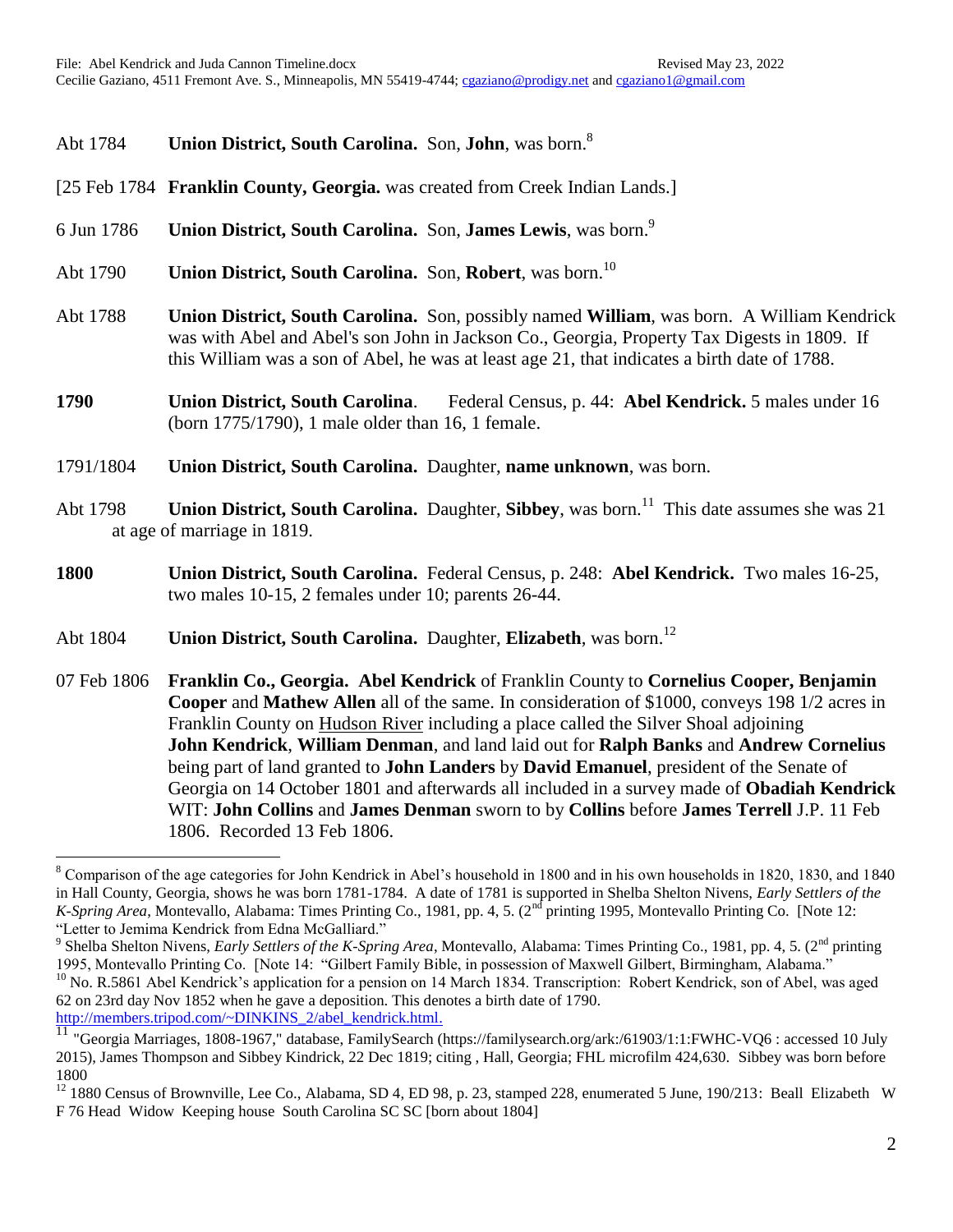| 1809<br>1809<br>1809 | Jackson Co., Georgia. Abel Kencrick in Captain Stephen Reed's district. <sup>13</sup><br>Jackson Co., Georgia. John Kencrick in Captain Stephen Reed's district. <sup>14</sup><br>Jackson Co., Georgia. William Kendrick in Captain Stephen Reed's district. <sup>15</sup> |
|----------------------|----------------------------------------------------------------------------------------------------------------------------------------------------------------------------------------------------------------------------------------------------------------------------|
| 1809                 | Jackson Co., Georgia. John Kindrick in Captain William Murdock's district. <sup>16</sup>                                                                                                                                                                                   |
| 1810                 | Abel Kendrick not found in any Federal Census.                                                                                                                                                                                                                             |
| 1820                 | <b>Hall Co., Georgia.</b> Federal Census, p. 126: <b>Abel Kendrick.</b> One male and one female aged<br>45/older.                                                                                                                                                          |
| 1830                 | Hall Co., Georgia. Federal Census, p. 90: Abel Kendrick. One male aged 71-80; one female<br>aged 61-70.                                                                                                                                                                    |
| 22 Jan 1836          | <b>Hall Co., Georgia. Abel Kendrick</b> , Revolutionary War veteran, residing in Hall County,<br>participated in the 1827 Land Lottery with a fortunate draw in 62 16 Muscogee County<br>awarded. <sup>17</sup>                                                            |

23 Aug 1836 **Hall Co., Georgia. Abel Kendrick** died at age 77.

 $\overline{a}$ 

<sup>13</sup> Ancestry.com. *Georgia, Property Tax Digests, 1793-1892* [database on-line]. Provo, UT, USA: Ancestry.com Operations, Inc., 2011. Original data: *Georgia Tax Digests [1890]*. *140 volumes.* Morrow, Georgia: Georgia Archives.

<sup>14</sup> Ancestry.com. *Georgia, Property Tax Digests, 1793-1892* [database on-line]. Provo, UT, USA: Ancestry.com Operations, Inc., 2011. Original data: *Georgia Tax Digests [1890]*. *140 volumes.* Morrow, Georgia: Georgia Archives.

<sup>15</sup> Ancestry.com. *Georgia, Property Tax Digests, 1793-1892* [database on-line]. Provo, UT, USA: Ancestry.com Operations, Inc., 2011. Original data: *Georgia Tax Digests [1890]*. *140 volumes.* Morrow, Georgia: Georgia Archives.

<sup>&</sup>lt;sup>16</sup> Ancestry.com. *Georgia, Property Tax Digests, 1793-1892* [database on-line]. Provo, UT, USA: Ancestry.com Operations, Inc., 2011. Original data: *Georgia Tax Digests [1890]*. *140 volumes.* Morrow, Georgia: Georgia Archives.

<sup>17</sup> Ancestry.com. *Land Grants to Georgia Revolutionary War Veterans* [database on-line]. Provo, UT, USA: Ancestry.com Operations Inc, 2003. Original data: Hitz, Alex M., comp. *Authentic List of All Land Lottery Grants Made to Veterans of the Revolutionary War by the State of Georgia*. Atlanta, GA, USA: n.p., 1955.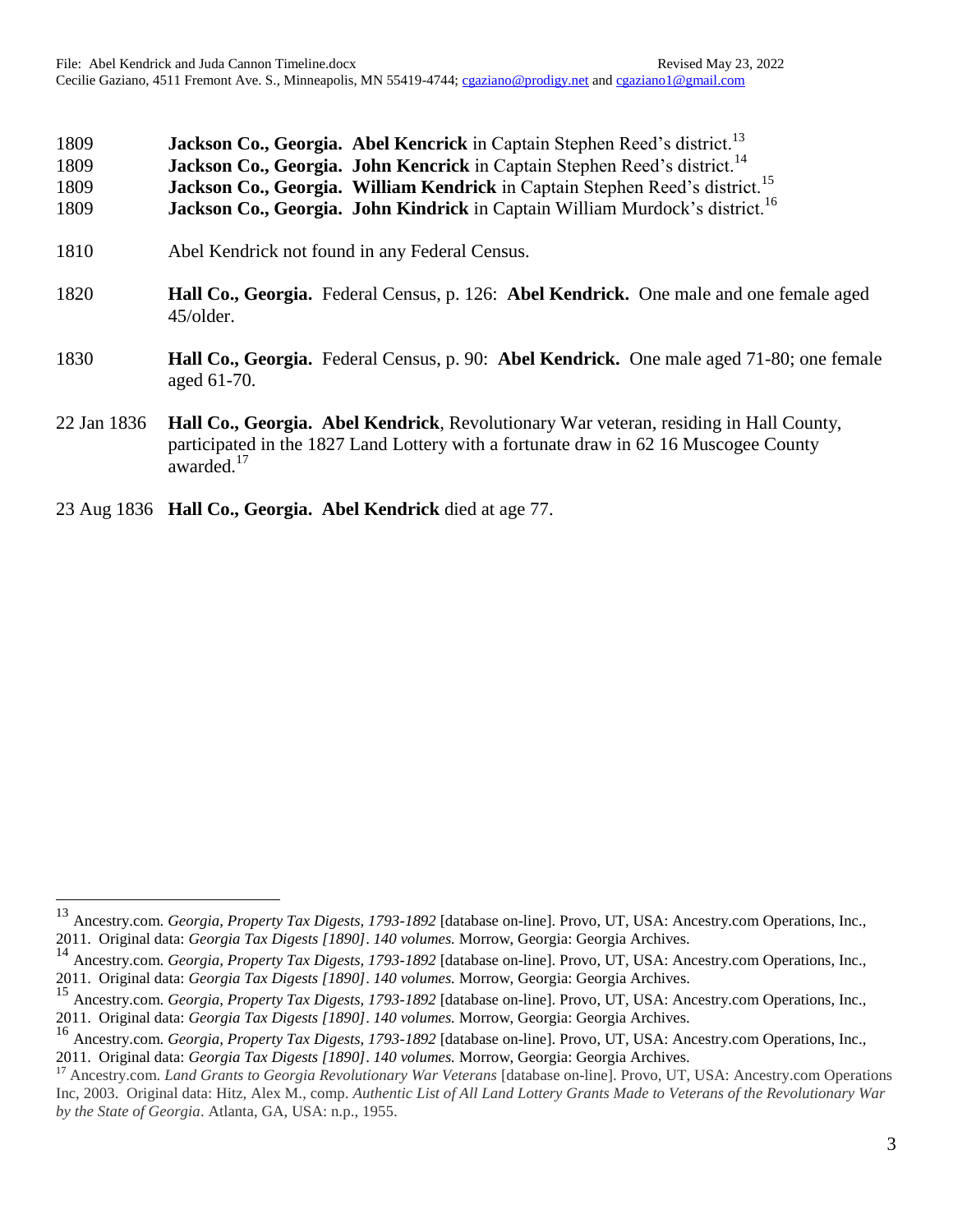Abel Kendrick's son John and his wife Lucy's family:

| 1806/1810  | Franklin or Hall Co., Georgia. Daughter, Sarah "Sallie," was born.                             |
|------------|------------------------------------------------------------------------------------------------|
| 1809       | Franklin or Hall Co., Georgia. Daughter, Elizabeth, was born.                                  |
| 2 Jul 1812 | Hall Co., Georgia. Son, William, was born.                                                     |
| 1820       | Hall Co., Georgia. Daughter, Juda "Judy," was born.                                            |
| Jun 1824   | Hall Co., Georgia. Son, John C., was born.                                                     |
| 1825       | Hall Co., Georgia. Son, James M., was born.                                                    |
| Nov 1826   | <b>Hall Co., Georgia.</b> Daughter, <b>Nancy E.</b> , was born. [May have been born earlier.]  |
| 1827/1830  | Hall Co., Georgia. Daughter, Letty, was born.                                                  |
| 1830       | Hall Co., Georgia. Federal Census, p. 90: Abel Kendrick                                        |
|            | 23 Aug 1836 Hall Co., Georgia. Abel Kendrick died.                                             |
|            | 28 Sep 1836 Forsyth Co., Georgia. Juda (unknown) Kendrick died at the home of her son-in-law a |

28 Sep 1836 **Forsyth Co., Georgia. Juda (unknown) Kendrick** died at the home of her son-in-law and daughter, **Henry H. and Elizabeth Beall**.